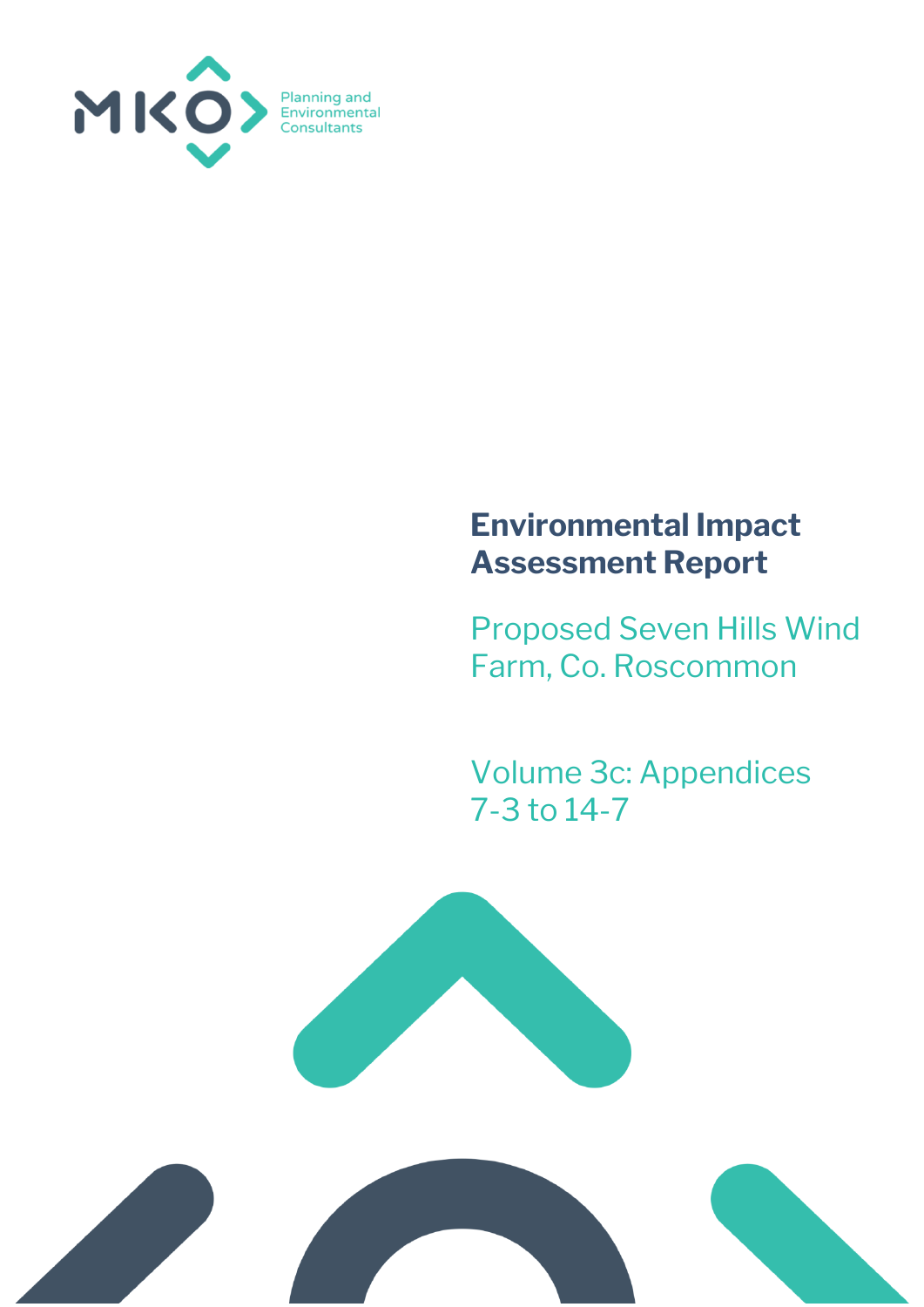## **DOCUMENT DETAILS**

| Client: |  |
|---------|--|
|         |  |

 $\langle$ 

**Energia Renewables ROI Ltd.** 

Project Title: **Proposed Seven Hills Wind Farm, Co. Roscommon**

Project Number: **190907**

Document Title: **Environmental Impact Assessment Report**

Document File Name: **Volume 3c: Appendices 7-3 – 14-7 - 190907**

Prepared By: **MKO**

**Tuam Road Galway Ireland H91 VW84**

MK Planning and<br>Environmental<br>Consultants

| <b>Rev</b> | <b>Status</b> | <b>Date</b> | Author(s)                  | <b>Approved By</b> |
|------------|---------------|-------------|----------------------------|--------------------|
| 01         | Final         | 03/06/2022  | ÓM, DN, PE,<br>JH, JW, MW, | <b>MW</b>          |
|            |               |             |                            |                    |
|            |               |             |                            |                    |
|            |               |             |                            |                    |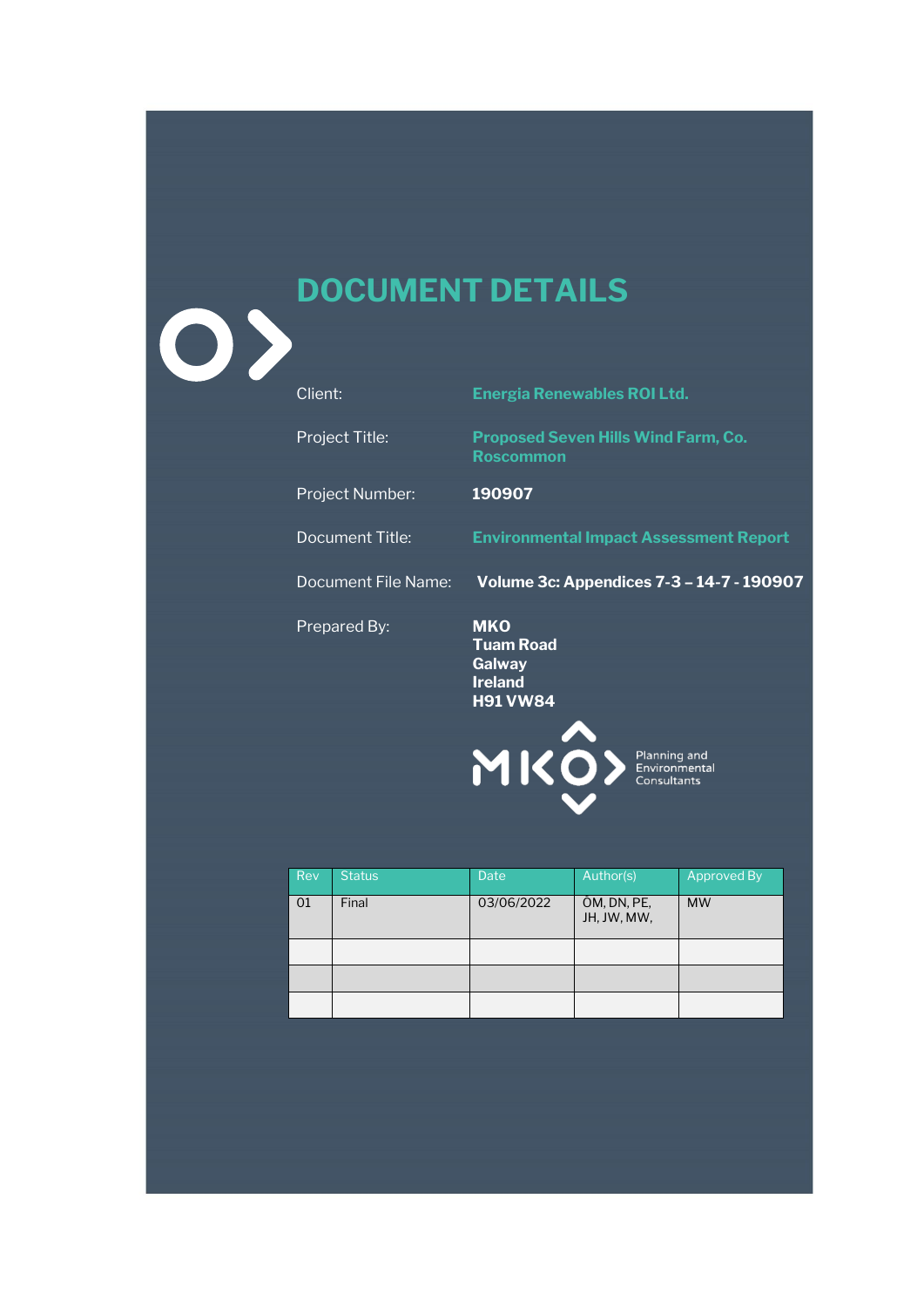

## **Table of Contents**

- Appendix 7-3 Bird Survey Results Winter 2019-2020
- Appendix 7-4 Bird Survey Results Breeding Season 2020
- Appendix 7-5 Bird Survey Results Winter 2020-2021
- Appendix 7-6 Bird Survey Results Breeding Season 2021
- Appendix 7-7 Avian Collision Risk Model
- Appendix 7-8 DAU Response
- Appendix 7-9 Site Synopses for Designated Sites
- Appendix 8-1 Site Photos Land, Soils and Geology
- Appendix 8-2 HES Borehole Logs 2020
- Appendix 8-3 2015 Site Investigation Borehole Logs
- Appendix 8-4 GSI Borehole Logs
- Appendix 8-5 Geological Cross Sections
- Appendix 9-1 Flood Risk Assessment
- Appendix 9-2 Lab Reports
- Appendix 9-3 Water level Graphs
- Appendix 9-4 GWS ZOC and SPA Reports
- Appendix 9-5 Conceptual Site Models (Northern and Southern Clusters)
- Appendix 9-6 Water Framework Directive Assessment
- Appendix 10-1 Carbon Calculations
- Appendix 11-1 Glossary of Acoustic Terminology
- Appendix 11-2 Calibration Certificates
- Appendix 11-3 Noise Modelling Parameters
- Appendix 11-4 Noise Sensitive Locations
- Appendix 11-5 Noise Levels at Noise Sensitive Locations
- Appendix 11-6 Noise Contours
- Appendix 12-1 LVIA Methodology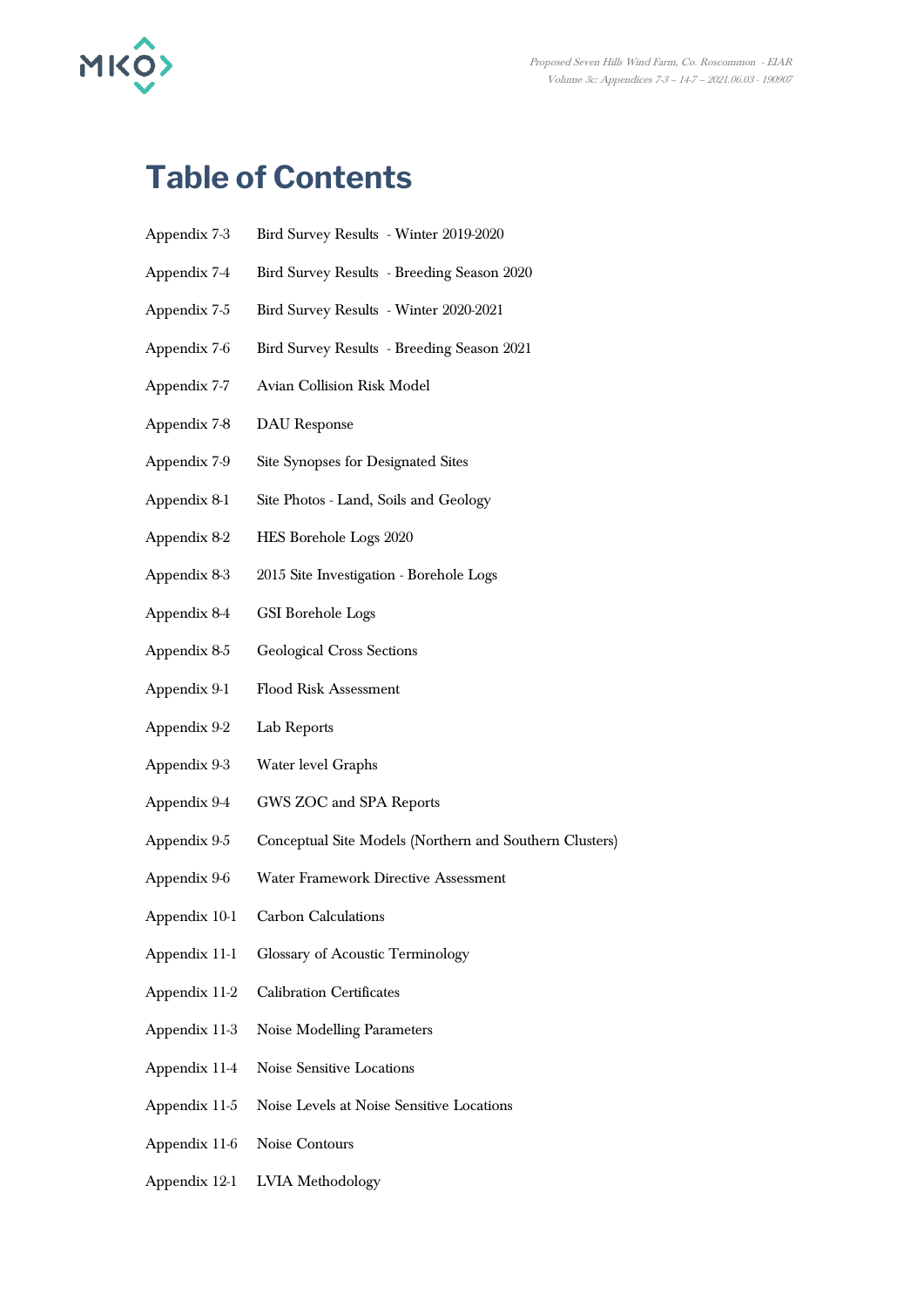

- Appendix 12-2 LCA Assessment Tables
- Appendix 12-3 Viewpoint Assessment Tables
- Appendix 12-4 A0 ZTV Map
- Appendix 14-1 Route Access Survey
- Appendix 14-2 Turbine Delivery Route
- Appendix 14-3 Construction Material Sources
- Appendix 14-4 Air Corps Tall Structures Paper
- Appendix 14-5 Sign RTE Protocol
- Appendix 14-6 Grid Infrastructure
- Appendix 14-7 Autotracks for Junctions